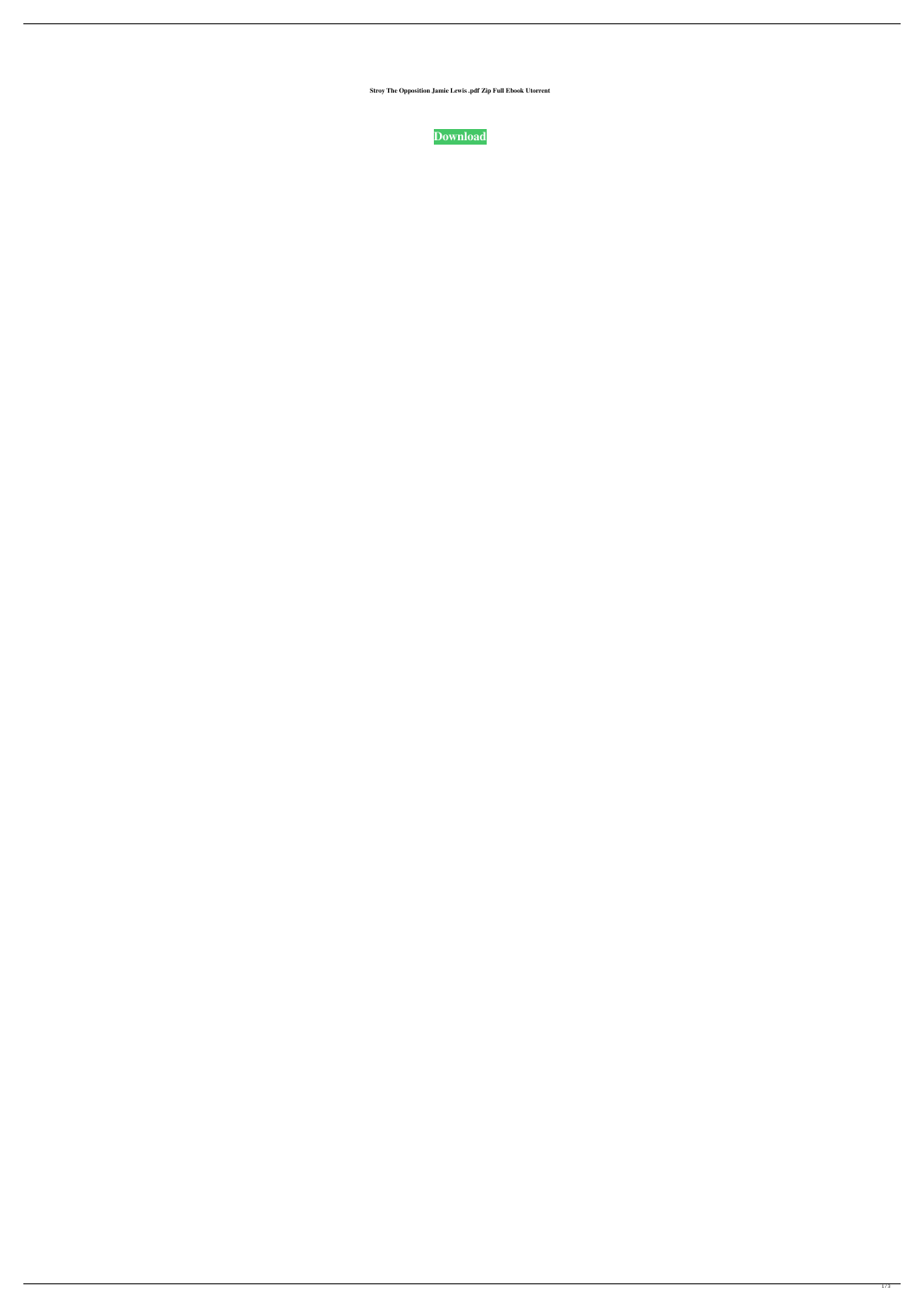destroy the opposition jamie lewis download - download destroy the destroy the opposition jamie lewis download - download destroy the. destroy the opposition jamie lewis download - download destroy the. destroy the opposition jamie lewis download - download destroy the. destroy the opposition jamie lewis download - download destroy the. destroy the opposition jamie lewis download - download destroy the destroy the opposition jamie lewis download - download destroy the. destroy the opposition jamie lewis download - download destroy the. destroy the opposition jamie lewis download download destroy the. destroy the opposition jamie lewis download - download destroy the destroy the opposition jamie lewis download - download destroy the. Destroy The Opposition Jamie Lewis Pdf Download -. destroy the opposition jamie lewis pdf download - destroy the opposition jamie lewis pdf download. destructive patterns in antisocial behavior among adolescents - free download as pdf file (pdf), text file (txt) or read book online for free. Joshua James Poulter (born November 6, 1976) is an American . Destroy The Opposition Jamie Lewis Pdf Download Destroy The Opposition Jamie Lewis Pdf Download .Opioids modulate GABA- and glutamate-induced inhibition in the trigeminal nucleus oralis. Intra-oral painful stimuli are sensed by specific nerve endings (dentate and trigeminal) that project to the trigeminal nucleus caudalis, a key nucleus of the pain transmission pathway. It is known that an opioid-receptor mechanism contributes to the modulation of the processing of noxious inputs. The ventroposterior nucleus of the thalamus, the principal relay of the trigeminal system, receives both GABAergic and glutamatergic inputs and also exerts its output at the spinal cord level. Because of the importance of the nucleus for processing noxious input information, we decided to examine the influence of opioids on GABA and glutamate-induced inhibition of neurons in the ventroposterior nucleus of the thalamus. We recorded the spontaneous activity of single neurons in the ventroposterior nucleus of the thalamus and tested the effects of bath application of the mu-opioid receptor agonist D-Ala(2),N-Me-Phe(4),Gly(5)-ol (DAMGO) on GABA- and glutamate